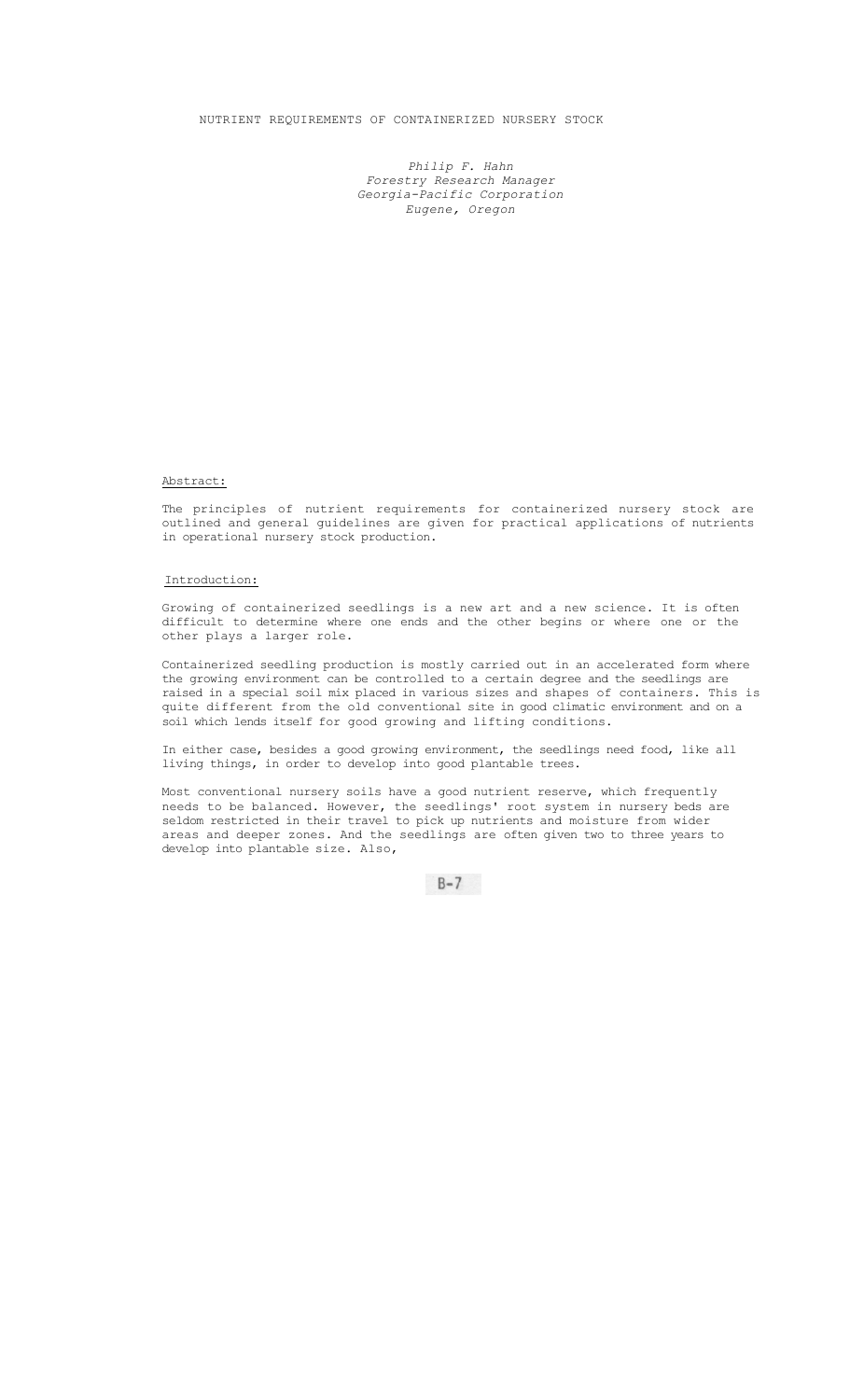the frequent feeding of needed nutrients isn't so important throughout the growing season as it is in a containerized nursery.

Containerized seedlings are raised in fairly small container cavities with only a 2-10 cubic inch of soil holding capacity. So the frequent watering and metering of the proper nutrients is a key factor in growing a good seedling crop.

All green plants require at least 15 elements to thrive and develop normally (Kramer and Kozlowski, 1960). These elements are carbon, oxygen, hydrogen which comes from  $CO2$  and  $_{H20}$  through the photosynthesis process in which green plants are using an enormous amount of solar energy and water to fix carbon dioxide to build organic material.

The other 13 elements are taken up from nutrient solutions or from soil nutrients. The most frequently used three elements out of these are nitrogen, phosphorus and potassium. Sulphur, iron, calcium, magnesium, boron, zinc, copper, molybdenum and chlorine are equally important, but are often used in lesser amounts. These elements, before use, are usually mixed into water soluable nutrient compounds and generally applied in a highly diluted form through an irrigation system in a container nursery.

Each plant species has specific nutrient requirements which change with the growing stages of the plant and with the growing season. This is further complicated by the growing environment. Therefore, using the proper nutrients in a form to support optimum growth in a containerized nursery is not a simple matter. The growing of a good crop largely depends on the nutrients used while properly adjusted to the species, to its growing stages and to the growing environment during the entire growing season.

### The Actual Mineral Needs of Seedlings:

All 15 elements required for seedling development have a special function to perform (Kramer and Kozlowski, 1960). Carbon, hydrogen, oxygen build organic material and make up most of the plant weight. Nitrogen and sulphur are important constituents of proteins. Phosphorus is found in the genetic material of the cell and is important in energy transfer. Calcium pectate is the glue that holds cells together. Magnesium is the constituent of chlorophyll, and iron a constituent of precursors of chlorophyll. Potassium makes the stomata operate and helps maintain ionic balance. Boron is involved in sugar transport. Zinc, copper, molybdenum, and chlorine activate enzymes (Tinus and McDonald, 1978).

Plants have a way of showing their nutrient deficiencies in symptoms which are readable in their outward appearance to expert eyes. Certain symptoms for a given element may vary by species which makes them even more difficult to recognize.

Symptoms for deficients are good signs and are very important to an expert grower in trouble-shooting problems, but they are not recommended to solely rely upon in containerized operations, because the active growing season is very short in such operations - only weeks in most cases. So, the reac-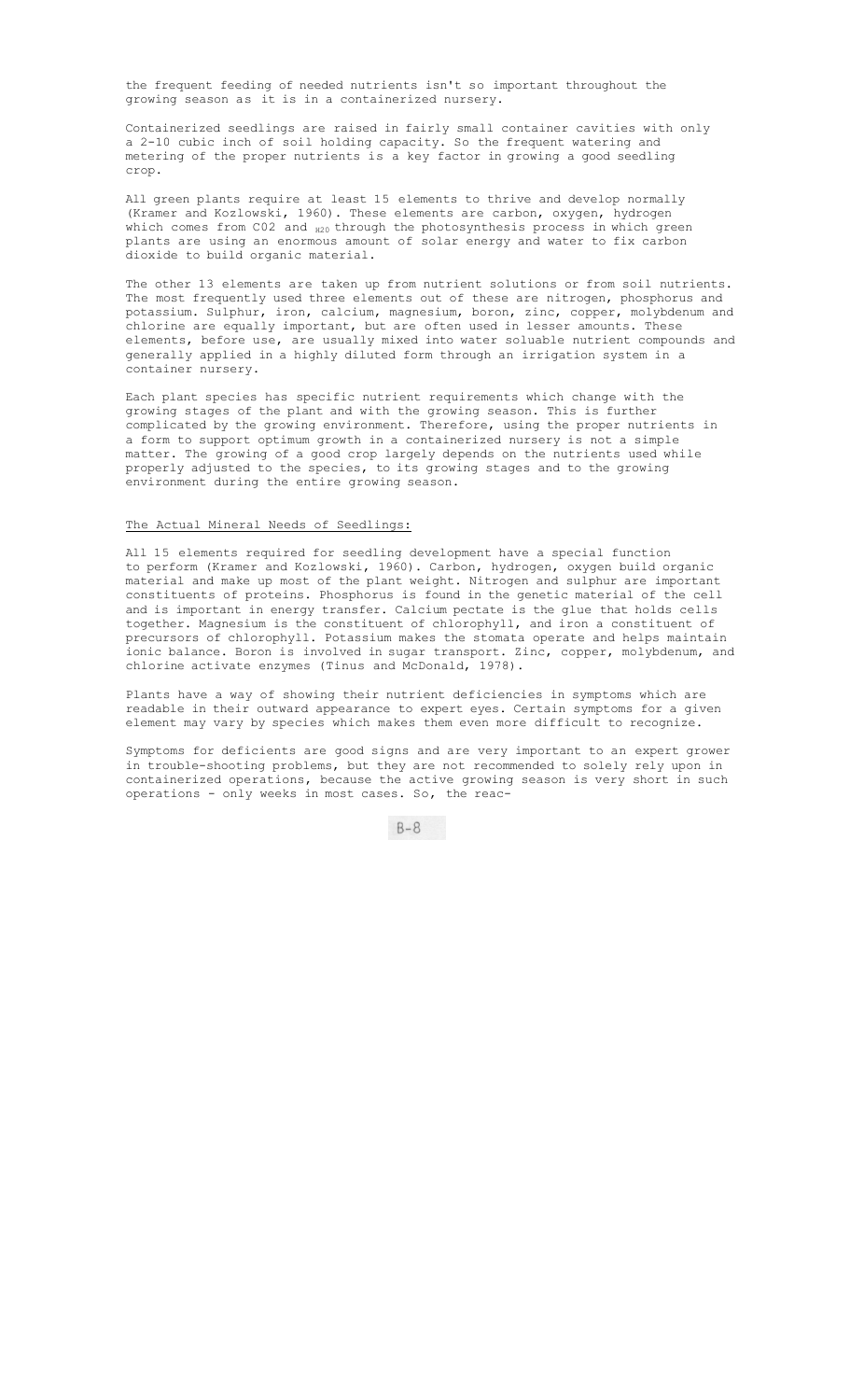tions to corrective measures after the symptoms are read are often too late in order to reach the target size of the seedlings on the target date.

A more reliable way to monitor nutrients is through laboratory analysis. Before one can depend on this it is important to know the quantities of each element required for optimum growth by species and development stages. It is also important to know what the maximum values are before given elements become toxic to the plants.

#### Optimum Growth of Seedlings:

Optimum growth is often equated in container nursery operations with the most possible growth one can get out of a seedling crop. The reason for this is because of improper rearing practices applied in the past by many nursery operators. Containerized seedling production for forestry use is a fairly new practice. Many nurseries have been started lately with mostly inexperienced operators, and often the nurseries are not properly designed for local conditions. This has resulted-in the production of subpar crops, far from optimum, which has caused much of the controversies about the value of containerized seedlings in the past.

It is possible to grow good crops of seedlings in container nurseries. This has been demonstrated for years by good operations, including Georgia-Pacific Corporation operations. Such seedlings performed very well in the nurseries and are doing very well in the field, also.

In order to achieve optimum nursery growth to produce well-developed, field-ready seedlings, an optimum rearing practice with an optimum nutrient regime is required. This has to be planned before the crop is started. A decision has to be made on the target date for delivery of the crop and on the target size of the crop. This has to be done by actually plotting a graph on paper with the target heights and calipers of the crop by species and container size in weekly intervals for the entire growing season. This target graph needs to be matched by the seedling development

as close as possible throughout the growing season with actual data gathered from pre-designated sample seedlings. When there are deviations, corrections are made for certain nutrients when needed.

In order to achieve the targeted crop, the operator needs to know the quantitative nutrient requirements of the seedlings for optimum growth. An actual table needs to be constructed showing the required amounts of each nutrient element by growing stages for each species. Such information is available to a certain degree, but would seldom fit local needs. An example is given in Table 1.

Table 1. Target nutrient ion concentrations successfully used for western conifers on their accelerated growth stage by Tinus (Tinus and McDonald, 1978).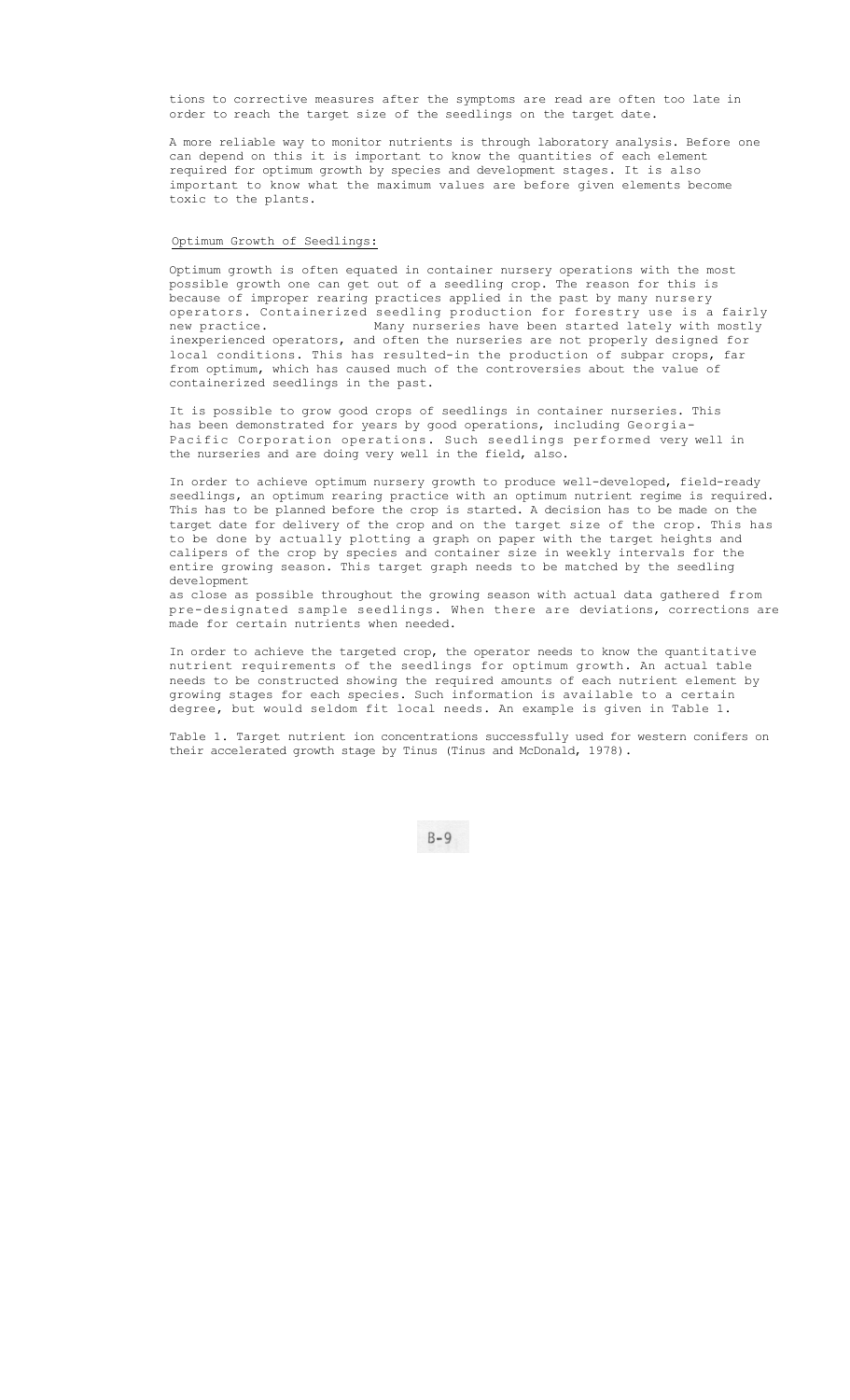# Table 1.

|                                                                     |  |  |  |  | Desired Concentration in Ppm |  |  |  |
|---------------------------------------------------------------------|--|--|--|--|------------------------------|--|--|--|
| Element $NO_3$ $NH_4$ P K Ca Mg S Fe Cl Mn B Zn Cu Mo pH            |  |  |  |  |                              |  |  |  |
| Amount 156 67 27 155 60 40 63 4 4 0.5 0.5 0.05 0.02 0.01 5.5<br>ppm |  |  |  |  |                              |  |  |  |

The best way to approach the development of similar tables is to find out the amount of nutrient needed to support optimum growth under local conditions throughout the entire growing season. This can be done by using available guidelines from other sources while actually growing a crop experimentally or on an operational scale. This crop is then closely monitored while analyzing the nutrient content of the soil, foliage, and stems of the seedling systematically. Nutrients are added in measured quantities in order to restore the nutrient balance as needed, and this is always recorded. Through this, a table for optimum growing conditions could be assembled.

Once the optimum levels in a given area for a given species for different growing stages is known, the operator may start designing a nutrient regime taking into consideration some of the other elements which greatly influence the type and amount of nutrients to be added for optimum growth.

In order to achieve the targeted optimum growth, the operator needs to know the desired environmental conditions like heating, cooling, the use of supplemental lighting, C02 if needed, and their interaction in the utilization of nutrients. The operator needs to know how the container types, size of containers, soil media, compaction rate of soil, and seed cover will interact in the reception and retention of the nutrient solutions.

Disease and disease control may influence the use of certain nutrients. Naturally, an optimum nutrition regime will have its positive effect on disease control, also.

The other three, perhaps the most important factors, which are often overlooked or neglected when designing a nutrition regime are the mineral contents of the water supply, and its pH, and the pH of the growing media.

In a container nursery operation, relatively small amounts of nutrients are applied frequently, as pointed out earlier. This is done generally with each watering, and as often as three times a week during the most active growing season. Irrigation water used for metering the nutrients often contains some nutrients. These could be equal to or could even exceed the desired quantities of a given element. This needs to be taken into consideration and corrections should be made before the water is used. If corrections are not possible, the water supply should be rejected and if another source isn't available, the nursery should be relocated or the site for development should not be chosen.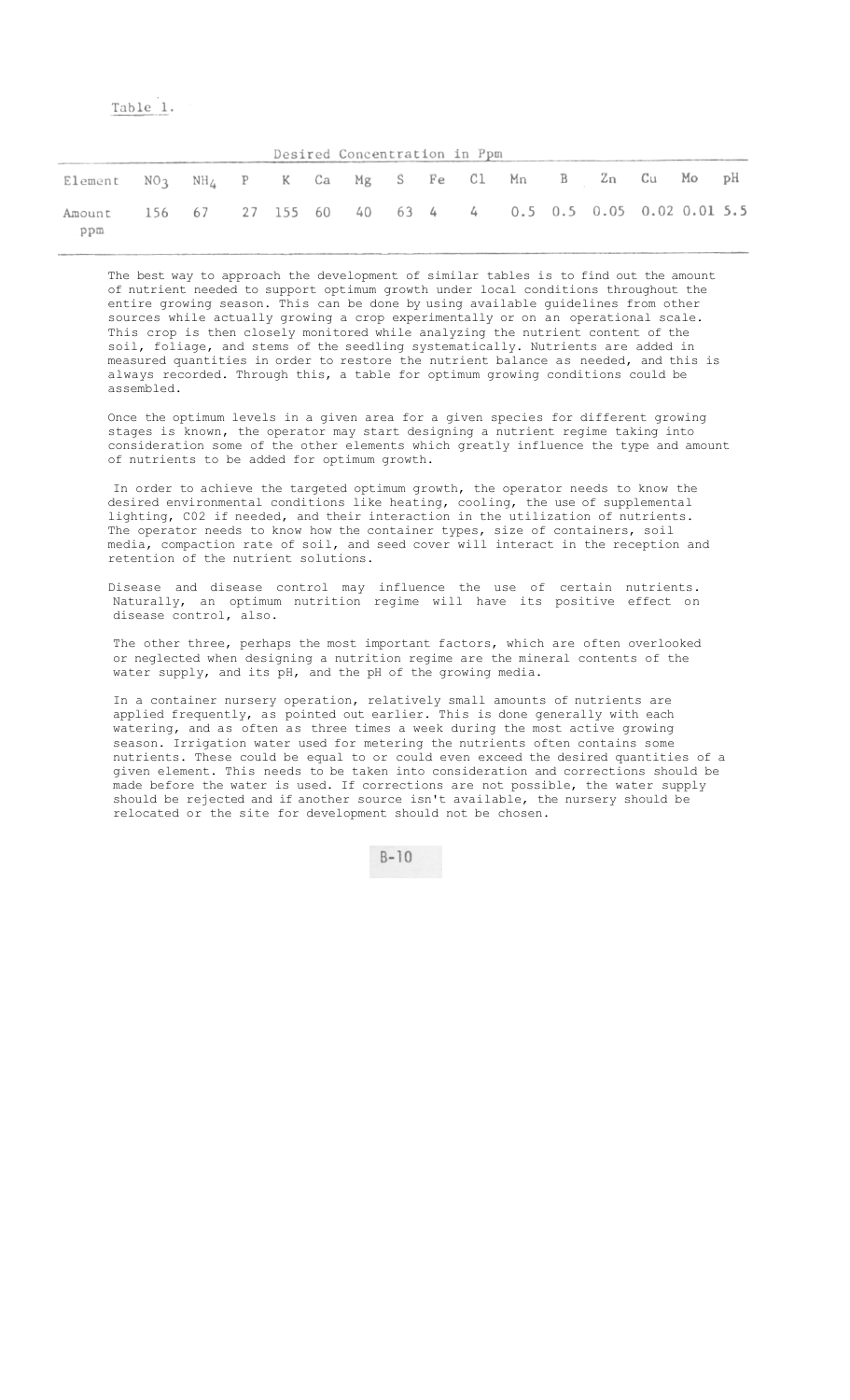The pH of the Growing Medium:

The pH of the water highly influences the pH value or hydrogen ion activity of the soil mix which is its most important chemical property as a medium for optimum plant growth (Jackson, 1958). The activity in the soils of the 12 or more different ions that enter into plant nutrition are highly dependent upon the activity of the hydrogen ion. Each tree species achieves optimum growth under a very narrow pH range. For conifers, this is between 5.0 - 6.0, while under a very narrow pH range. For conifers, this is between  $5.0$ the optimum is at 5.5. For hardwood species, this is between the range of 6.0 - 7.0.

Control of the *pH* value of the growing medium in a container nursery operation, because of the small amount of soil used, is quite practical. The initial pH value of the growing medium is generally set by taking into account the pH value of the irrigation water which will bring it within the desired range. The *pH* of the irrigation solution and growing medium needs to be constantly monitored and adjusted if necessary. Monitoring of this is a relatively easy task with a simple pH meter.

The pH of the growing medium can be raised with the application of calcium nitrate or sodium hydroxide. It can be lowered by applying acid solutions like hydrochloric, sulphuric, phosphoric or nitric acids. Phosphoric and nitric acids are the safest to handle and also contribute often-needed nutrient ions. Sulphuric acid contributes sulphur if needed, but also contributes additional salt if sulphur is not needed. This may not be beneficial. Sulphuric acid reacts violently with water

if it isn't used properly. It can, therefore, be dangerous. Hydrochloric acid is the least used and recommended, because very little chlorine is needed as a nutrient and there is always a sufficient amount available in the irrigation water and impurities in other fertilizer solutions used.

Sometimes, the adjustment of the pH does become a problem, especially when certain elements like sulphur and chlorine are abundantly available in the irrigation water, and when, at the same time, nitrogen and/or phosphorus isn't needed, because of the seedlings' development stage. So, if possible, an irrigation water which is low in minerals and which has a relatively low pH, in the range of 5.5 - 6.5 is highly desirable.

#### Preparation of Needed Nutrients:

The mineral content of the water is very important, as pointed out earlier. Therefore, it should be analyzed for all minerals before it is used. And if, because of its source, there is a chance of potential fluctuation during the season, it is important to analyze it frequently while considering this information when stock solutions are prepared.

Assuming that the operator is familiar with the pH and mineral content of the irrigation water, and has good knowledge of the growing medium, and nutrient requirements of the crop to be grown, then the next step is to choose the mineral compounds for the desired nutrition tegime. Mixing of the chosen compounds may be approached from different ways. Some of them are the following: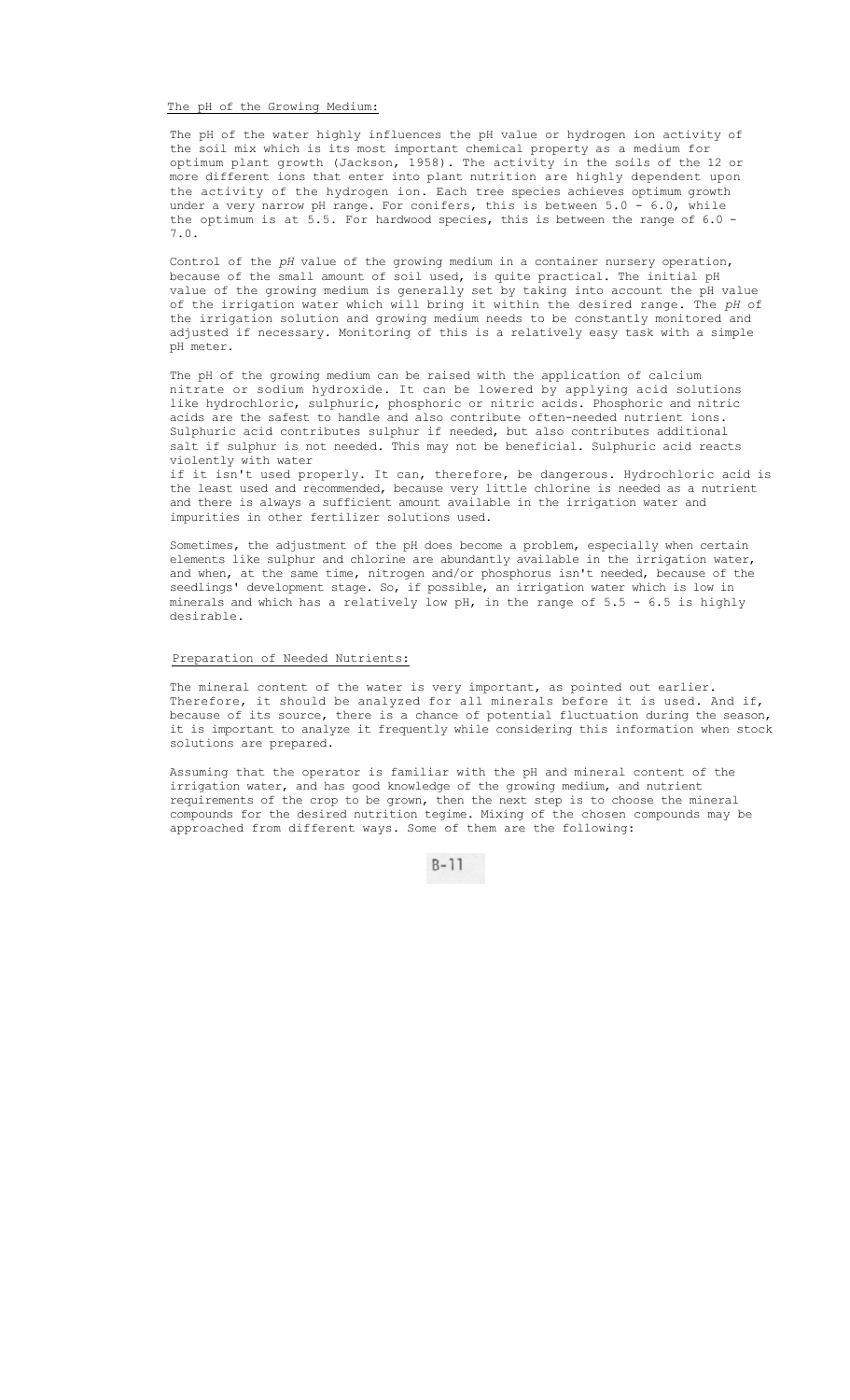1. The needed nutrients are prepared by the operator from individual chemical compounds into the desired quantities. This is the most accurate and most scientific way which can be achieved if the operator has a good chemistry background while knowing the composition, soluability, mixability, and general nature of the chosen compounds. This, however, could become a problem. There are very few nursery operators with good chemistry backgrounds, and the mixing of compounds is often delegated to nursery aides in large operations which may lead to serious mistakes, and subsequent disasters.

2. Needed nutrients in proper mixes may be ordered from fertilizer suppliers as a custom mix. The custom mixing is normally done by reputable firms with high chemistry knowledge. To avoid potential problems, samples from such large, pre-mixed batches may be analyzed for nutrient contents to assure mixing accuracy before the mix is used.

3. A whole range of ready-mixed fertilizers are also available. They may come very close to desired nutrient compounds and levels and, therefore, could be used easily and quite successfully.

Out of the three approaches, in practical application, the third is probably used more than any other. However, for accuracy, and from a practical point of view, the second approach is recommended.

During the growing season, a well-balanced fertilizer is needed while increasing or decreasing only the ratio of the nutrients of N, P, K, Ca, and Fe while the ratio of the others are seldom changed. The changes of said ratios are done to accommodate special needs for certain species during the different growing stages and other conditions. Needs are monitored through soil tests, foliar tests, and other physical measurements such as height, caliper, root growth, and through special visible symptoms.

#### General Principles in Using Nutrients While Growing a Seedling Crop:

Good nutrient utilization greatly depends on the growing medium. A well mixed 1:1 peatmoss and vermiculite is a light-weight soil for field handling, it has good moisture, and nutrient holding capacity. Such soil, when only slightly wetted, fills the container cavity evenly, and provides good aeration for the roots. However, care should be taken during the growing season that the peatmoss doesn't dry out too much, because re-wetting dry peatmoss is very difficult.

At the beginning of the growing season, the pH of the growing medium should be set to a pH of 4-5 or more on the acid side to minimize dampingoff problems. Some lime in the soil. will raise the pH later, while some nutrients will do the same. If the irrigation water has a high pH, the pH of the soil should be set even lower, in the range of 3-4.

Normally, during germination, there is no need for nutrients. The seed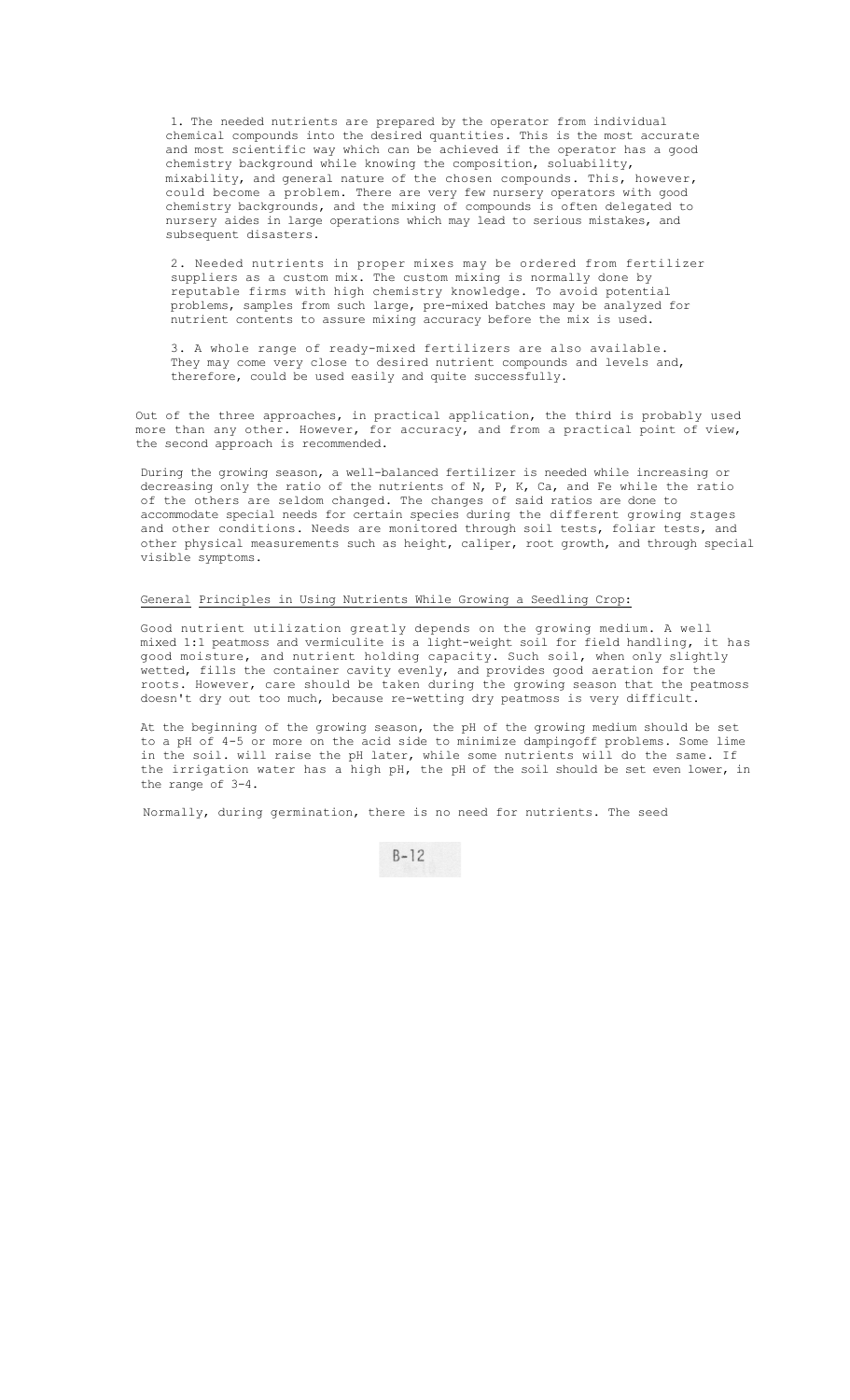will contain enough nutrients to sustain the new germinants until the seed coats fall. Small amounts of balanced nutrients will not hurt germination, however, such amounts are often completely washed out of the growing medium before they are utilized by the seedlings.

The first major nutrients beneficial to the young seedlings shortly after the seed coats fall is a mix which has a higher phosphorus ratio and is low in nitrogen. The nutrient of P enhances root development, which is essential in order to support a good top growth later, while N at this point could be detrimental in promoting damping-off. After a couple of applications of a nutrient solution which yields 1:5:1 N,

P, K ratio plus all other elements in the approximate amount of 500 ppm, the nutrient levels are chanced to a mix with the lower P. K, and with a higher N content. (The amounts given are only very general guidelines and should be used with discretion.)

#### The Phase of Accelerated Height Growth:

During the early seedling development when the danger of damping-off is gone, a higher level of N ratio is beneficial. Normally, .a 3:1:1 N, P, K ratio •lus all other needed elements is used for 4-5 weeks starting with a nutrient solution rate of 500 ppm which is gradually increased to about 1,000 ppm or doubled. While all this is going on, and during the entire growing season, supplemental iron in the form of chelated iron is added about every four weeks or more when tests indicate that it is needed. The amount in the solution is normally 3-500 ppm.

Testing of the nutrient content of the soil, foliage, and the pH of the soil and solutions added to the soil need to be monitored constantly. During the most active growing period, the soil should be monitored weekly. Special emphasis should be given to areas with potential problems. Test results of soil and foliage nutrient contents should be compared to previously established optimum levels and adjustments made accordingly.

Also, routine measurements of height and caliper of seedlings are compared to previously set charts, and if there are any deviations, the nutrition regime must be slightly altered to correct the growth differences.

#### The Phase of Accelerated Height and Caliper Growth:

Normally, when the seedlings reach 50% of their desired height growth in the nursery, the caliper growth needs to be increased more rapidly. Therefore, the fertilizer regime should be changed back to a higher P ratio alternating with fertilizers containing higher Ca, Mg, and K to promote more root, caliper growth, and side branch development while starting to slow down height growth. The amount of fertilizers in the solution could be increased to about 1200-1500 ppm if needed, depending on fertilizer compounds. Some compounds may cause detrimental effects if over-used.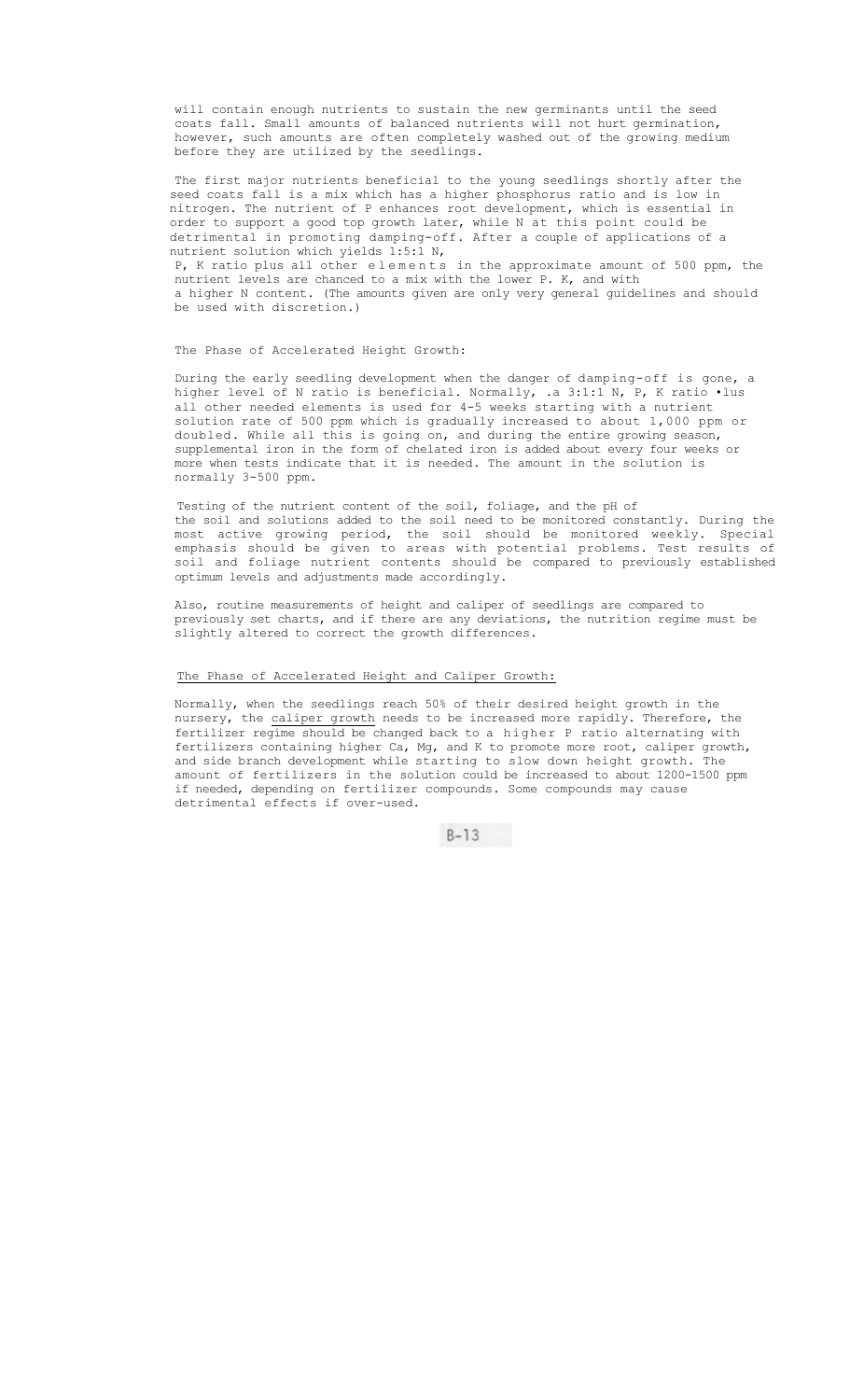A sufficient amount of water should always be used with each nutrient application (normally some chemicals are applied with each watering) to wet the entire plug well, and to leach some salts out of the soils. Additional leaching is also important, if needed, to avoid salt concentrations in the growing medium. Salt build-up is a real danger in any operation. This could be measured with a solubridge or conductivity meter, which is a simple instrument, and should be used regularly.

High salt concentrations will result in stunted and chloratic seedling growth, and if not corrected, could reach a level where the seedlings die.

## The Phase of Hardening of Seedlings:

During the entire growing season, and especially during the accelerated height and caliper growing period, the crop must be gradually exposed to near natural field conditions. In a shelterhouse system this means the opening of sides, and roof vents for unrestricted natural air flow while the container blocks are separated by 1-2 inches from each other for good air penetration and ventilation.

If the crop reaches the targeted size and the target date for hardening, the process must begin. The date for this in a one-crop cycle on the west coast, normally, is the middle of August. The process is generally preceded with 1-2 applications of a high ratio of K compound with all other elements except nitrogen to promote bud setting. The hardening process starts with the moisture-stressing of the trees. Artificial shortening of the photoperiod, if physically possible, helps considerably, but this is seldom possible in a large scale operation. The stressing is done to the wilting point, and then the moisture is brought back to normal without adding any fertilizers. This process is repeated about 2-3 times or more often, if necessary, to drastically slow down height growth, and initiate bud setting. While this is going on, extreme care should be taken to avoid dry plugs. The use of wetting agents will help in re-wetting. If the initiation of bud setting in achieved. adding of nutrients may begin again with a balanced fertilizer. very low in N. and high in K, while using only moderate amounts of P. Iron should he used in limited quantities at this stage or avoided altogether. The aim during this period is to achieve very firm bud setting, and to promote accelerated diameter growth for the seedlings so they could be overwintered without any problem or shipped to the field for field planting. This phase is very important in areas where the trees are planted during the dormant season.

Naturally, containerized seedlings may be planted in the field while the seedlings are not dormant. However, in a case like this, the field conditions have to support an active growth of seedlings while proper moisture is available, and the climatic conditions wouldn't have an adverse effect on the actively growing trees.

If seedlings are overwintered, a certain amount of fertilization is necessary to sustain root growth and a small rate of diameter growth. Root